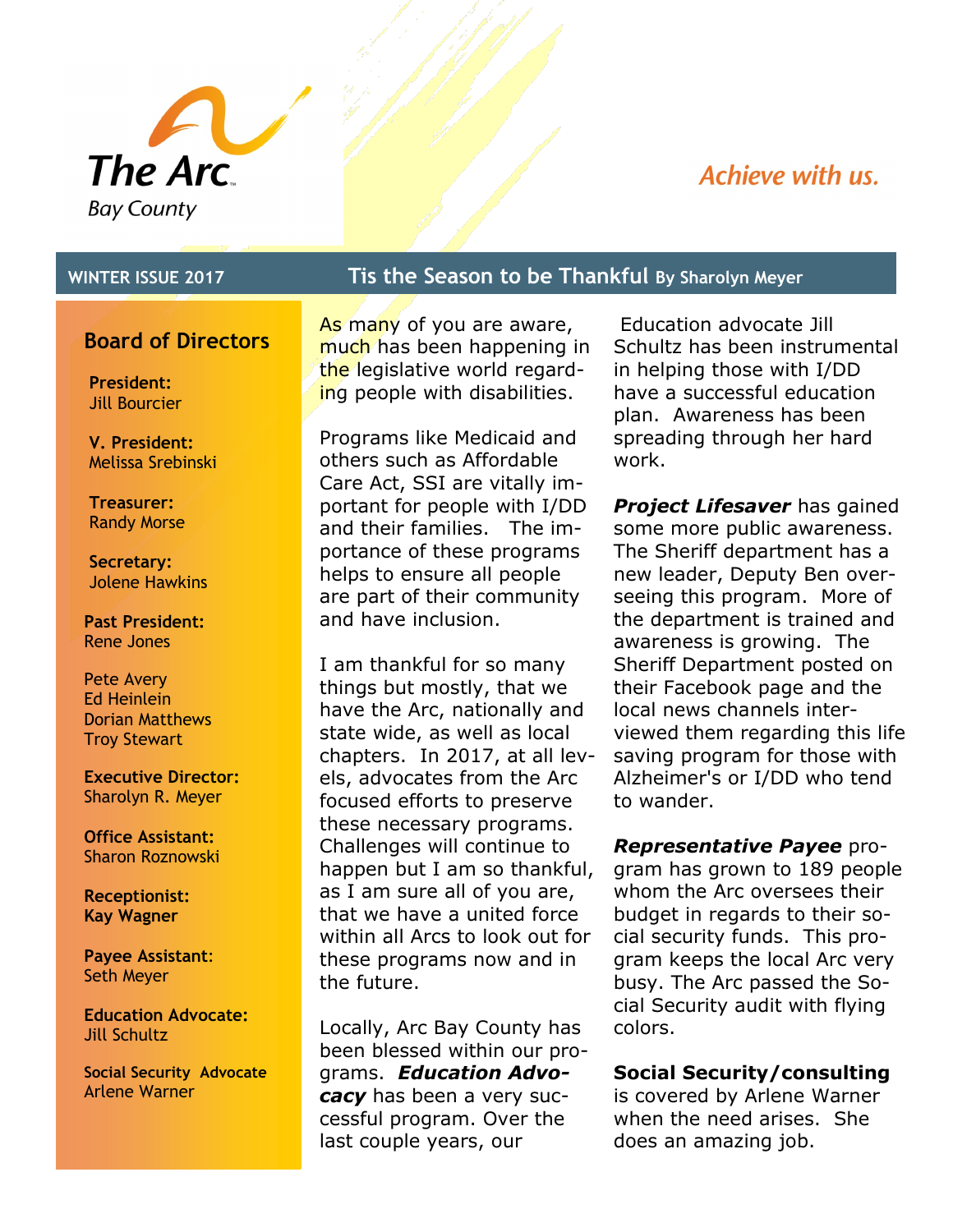Continued from page 1

Our local office may be small but I could not be more thankful for my tireless hard working staff that keeps every running like clockwork. Thank you also to the Board of Directors, who in spite of their busy lives, find time to serve and promote the Arc and assist me as much as possible.

Most of all, thank you to all of you members who volunteer, support and give of yourselves. May this holiday season and 2018 be a blessed year for you.

### *MEMBERSHIP NEWS*



**Strawberry Festival 2017** 

was a successful event thanks to all of you. I always worry will there be enough cupcakes, or help but it always seems to work out to be a wonderful event. The Arc made a profit of \$4384 on this event through sponsorships, donations and ticket sales. There were 400 people who attended the event. My hope or goal for 2018 is that we have an increase of numbers but am very thankful for the successful event it was.

- We have received **memorials** in memory of Marvin Wegener, Audrey Warzecha, and Irene Dubuis.
- **Thank you** to Knights of Columbus for their donations to our organization. We appreciate their support.
- **Thank you** to Pete Avery for revamping our web page and all his support!
- **Board Members:** We will have several openings on our board for next term which will start June 2018. If anyone is interested, feel free to call the Arc office. 893-1346.
- The Arc is happy to welcome **Kay Wagner** to the Arc office . Kay worked for the City of Bay City for 35 years with 30 of them at the Bay City Fire Department. In addition to working several days at the Arc, Kay is busy lady working at church as a secretary and very involved with her grandchildren.
- **Questions to research:** I would like to offer an option via email. If anyone has questions or issues that they would like some background on, email me at contact@arcbc.com. I will do my best to provide some info for you.
	- WISHING EVERYONE A WONDERFUL CHRISTMAS AND A PROPSEROUS AND HEALTHY NEW YEAR!!

# SPECIAL OLYMPICS

Area 9 Special Olympics is hosting a dance for Christmas and all athletes, consumers, clients, family are invited! They hope to see a lot of new faces along with familiar faces. They are beginning the basketball season on December 4th at Handy Middle School from 7 p.m. - 8:30 p.m. ALL athletes interested in playing MUST attend this practice. A valid physical is required.

Winter Sports practice is this Saturday from 9 a.m. - 10:30 a.m. at Bay City State Park TO-BICO MARSH area.

Area 9 has apparel for sale - this is not a fundraiser, simply a way to sport Area 9... if you have that someone that you want to give a Christmas gift too but don't know what to give, call Special Olympics

If you ever have questions or concerns feel free to contact Janelle. For more up to date information visit our Facebook fan page: Area 9 Special Olympics - you do not need to have a Facebook account to see our page.